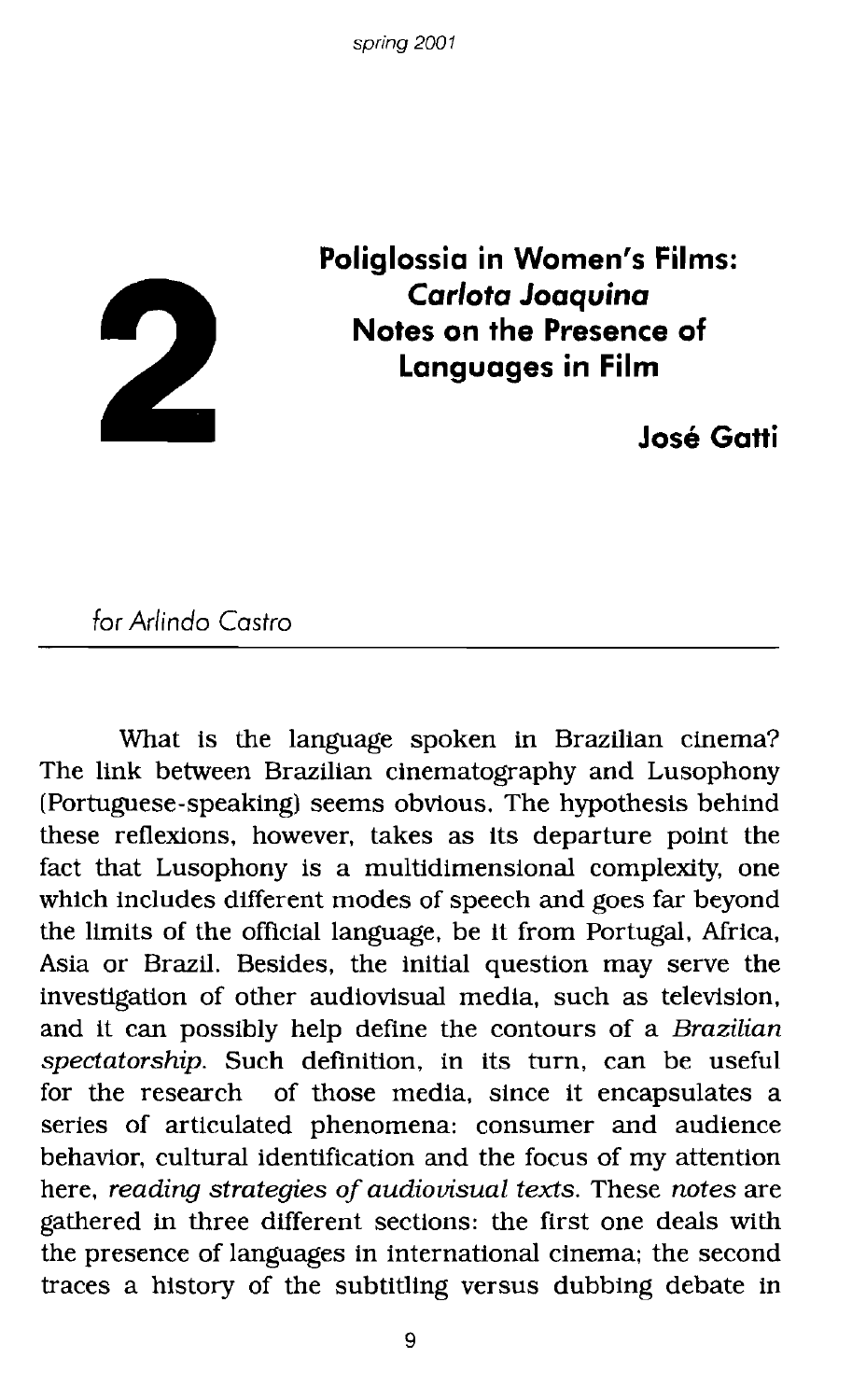Brazil; and the third proposes a textual analysis of a key film in order to understand of this problematic currently: the comedy *Carlota Joaquinn, Princeza* do *Brazil,* directed by Carla Camurati in 1994.

I believe that the challenge of defining a Brazilian spectatorship requires an examination of the presence in the media of Lusophony, and, as a counterpoint, the presence of other languages as well. In order to do that, I would like to refer to the notion of Mikhail Bakhtin, for whom a language unfolds into different modes of languages. The Russian thinker, in his work *The Dialogic Imaginntion,* gives us the theoretical tools in order to understand this unfolding process. Bakhtin was one of the most productive researchers in this area, even though his work refers exclusively to written literature and he supposedly never wrote about cinema. Bakhtin uses the terms *poliglossia.* <sup>1</sup> or the multiplicity of national or ethnic languages in the discourse of the novel, and *heteroglossia,* which designates different forms *of the same language,* that is,

The internal stratification of any single national language into social dialects, characteristic group behavior, professional jargons, generic languages, languages of generations and age groups, tendentious languages, languages of authorities, of various circles and passing fashions, languages that serve the specific sociopolitical purposes of the day. even of the hour .... <sup>2</sup>

In film these two concepts can be seen in dialogic interaction (to use another term favored by Bakhtin), in which heteroglotic variation often serves to establish conventions of poliglotic content to the audiences. As I intend to show below, this phenomenon has already been well established in the Anglophone audiovisual media since the 1930's and eventually emerges in Brazilian films. Another source I refer to is Benedict Anderson's cogent work, *Imagined Communities* 3, in which he discusses the role played by languages in the formation of regionalities and nationalities. Anderson speaks of a *print*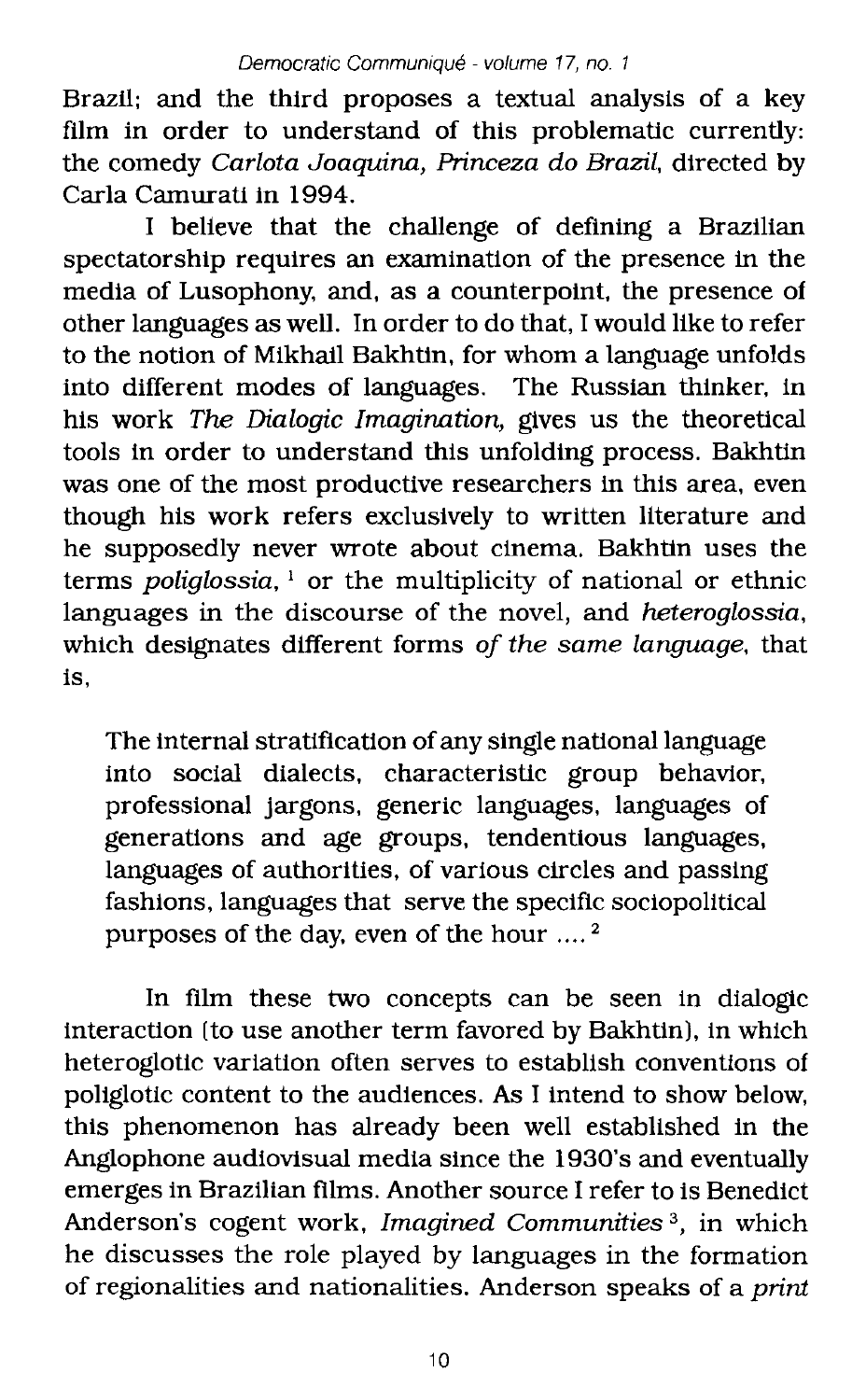*capitalism* in order to define such a role, and this notion is related to the historical period that begins in the 16th century and continues until today. I would like to propose here the concept of *audiovisual capitalism.* that might help us think about the renewed role of languages and language modes in this moment of a supposed "globalization." This process necessarily involves the expanSion of audiovisual media (cinema, television, internet, etc.) which makes up the core of the ideological apparatus of late capitalism.

## **1. From Jazz to the Sputnik**

But before I deal with the role of Lusophony in Brazilian cinema. I would like to record some of the narrative practices used by hegemonic cinemas. especially the Anglophone, in the representation of languages.

During the first three decades of the history of cinema the presence of different languages did not seem to be problematic, since it could be overcome by the metaphoric wealth of visual images and by the titles. This situation would change when sound came in: the production of the first sound film, by the way, had already to deal with the problem of poliglossia: The *Jazz* Singer (Alan Crosland, 1927) features characters who speak and sing in two different languages and two dialects. Until then, the best films of the silent period had little dialogue and therefore few titles, making it reasonably easy to present *rwn-Anglophone* characters (if we restrict our examples to Anglophone cinemas), since the titles that appeared on a dark background were invariably in English and were fairly dissociated from the action. In other words, the audiences enjoyed the action scenes and enjoyed the titles which, in their turn, could spell out the dialogue or *comment* on the scenes. Such was the case, for instance, in the films directed by D. W. Griffith, which often showed titles that commented on the plot instead of simply transcribing the dialogues spoken by the characters.

For the Lusophone audiences, these titles were translated and inserted in place of the original titles. Therefore the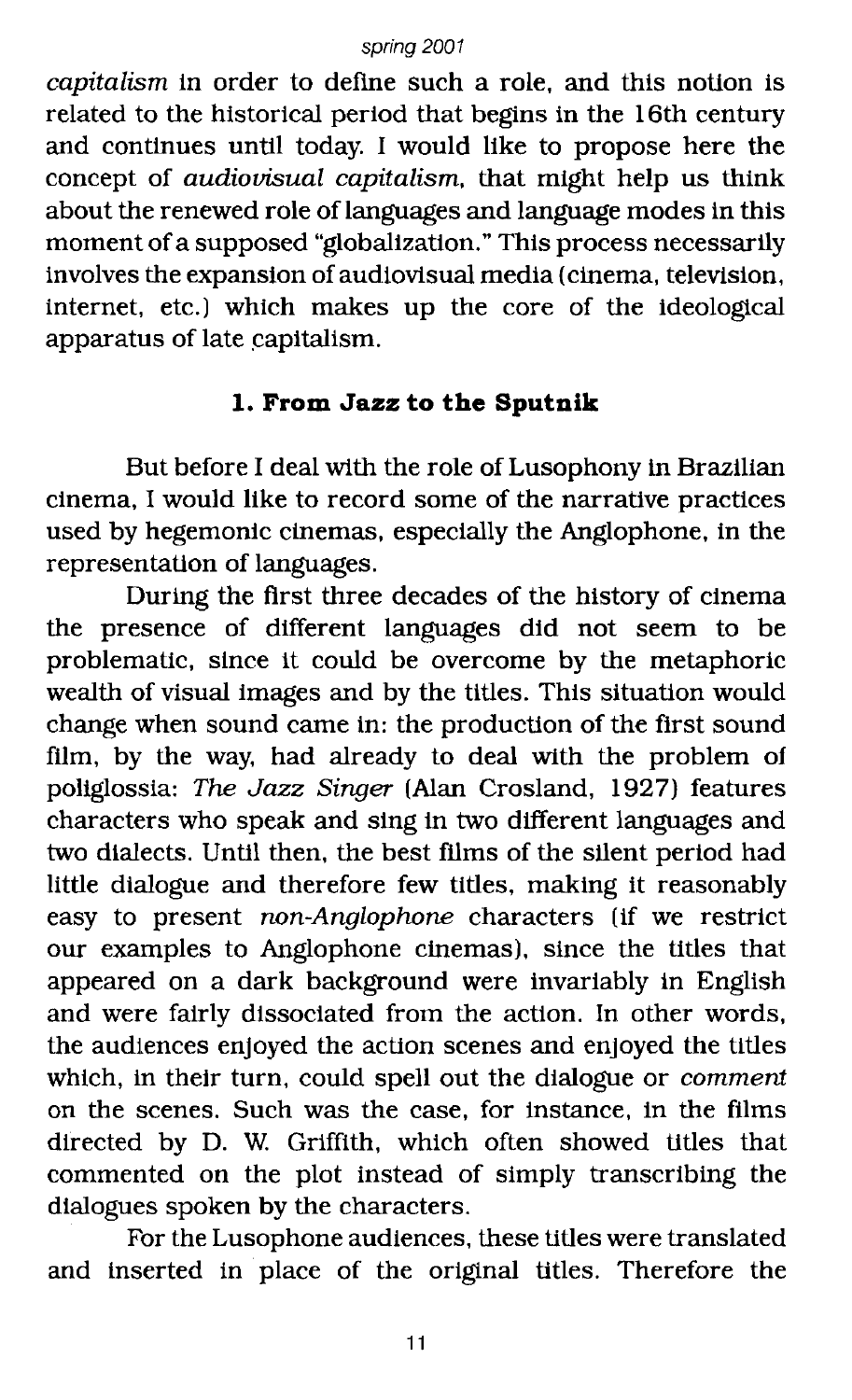national, ethnic and social depiction of the characters depended exclusively on the contextual elements of visual images and plot development. Costumes, props and other details of the miseen-scène shed light on these categories, sparing voice tones, accents and sociolinguistic levels. The titles could eventually suggest such differences, though without the precision achieved by sound films.

*The Jazz Singer* can be seen as an example of the transitional period that signaled the end of the silent era and the definitive establishment of a "speaking"cinema. The very subject of the film refers to the dimension of sound: the main character is torn between the sacred duties of a synagogue cantor and his taste (or calling) for a profane jazz. Even though this is considered to be the first sound film, it reveals the problems brought about by the use of titles. *The Jazz Singer*is actually a hybrid product. one with "silent" as well as "sound" elements, for it was hastily finished by Warner Brothers in order to present the new sound technology before rival studios could. The film was thus made within the boundaries of the conventions of silent films, except for the musical numbers. After the characters speak, we read titles; when the protagonist, AI Jolson, sings we hear his recorded voice. That is why this film exemplifies the ways silent films dealt with characters of different nationalities. The cantor's parents are first generation Jewish immigrants from Eastern Europe, who kept their language despite the Anglophone environment. Presumably they spoke Yiddish, a language so common that even Yiddish films were produced in the United States in those years. <sup>4</sup> The titles in *The Jazz Singer,* however, do not differentiate between English or Yiddish speaking dialogue and are obviously in English. As for the musical numbers, they are the locus of both poliglossia and heteroglossia: when the protagonist sings in the synagogue, to replace his father for Yom Kippur celebrations, he sings in Hebrew; when singing jazz, however, his English may sound with an urban, "white" accent or, for the performances in blackface, with a rural "black" drawl.

A few years later Hollywood's industries had already established narrative conventions for the depiction of languages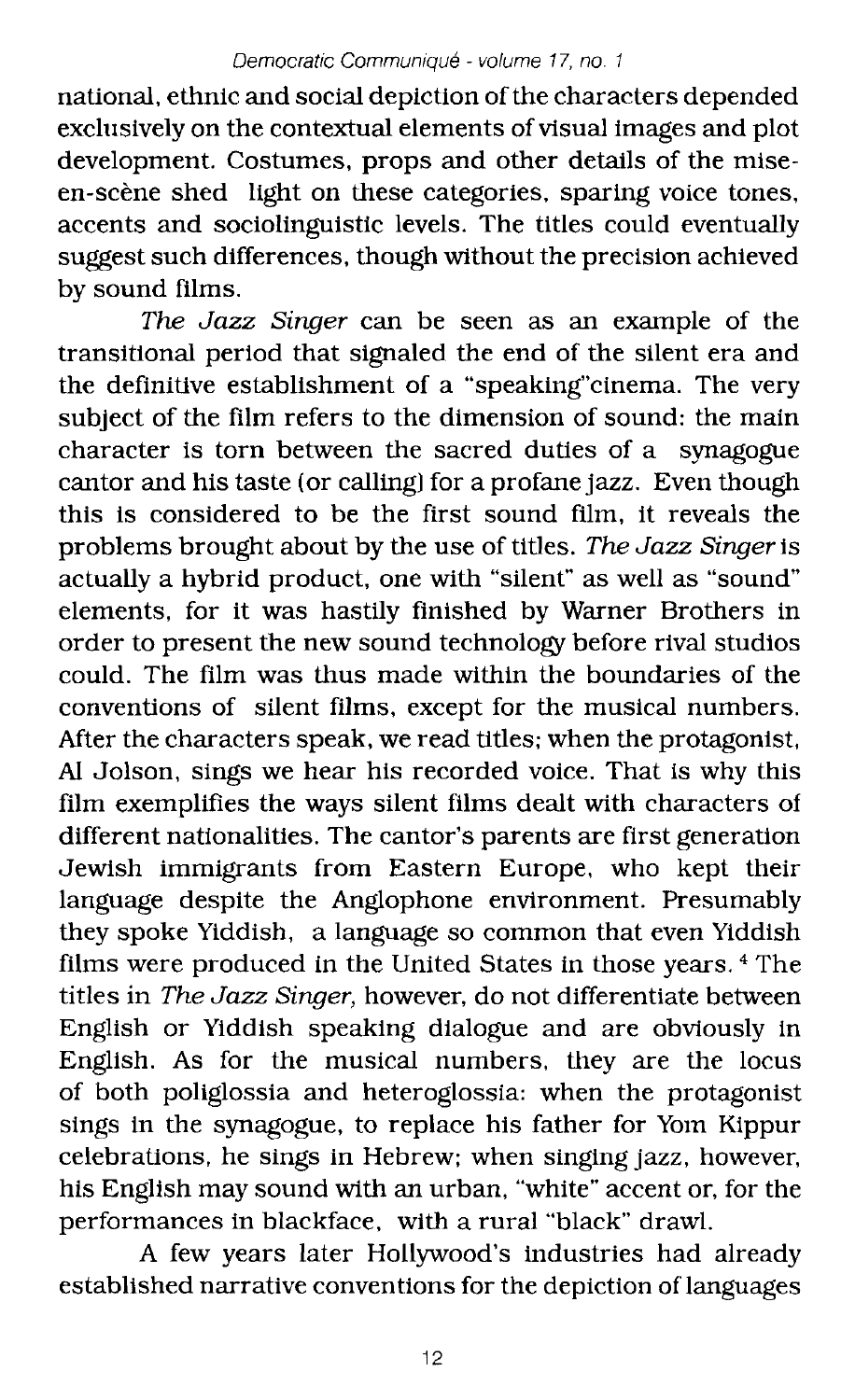and accents for sound films; some of these solutions remain in use to this day. The first sound movies were loaded with dialogue. Many of them were hasty adaptations of Broadway plays. In fact. Hollywood needed screenwriters who were prepared to write sound pictures. In 1931. Rouben Mamoulien directed one of the first films to make creative use of sound: the musical Love Me Tonight, written by Rodgers and Hammerstein. In this movie. diegetic. incidental and musical sounds are blended in a way that results in a fantastic world. narrative resources that were to be developed ad absurdum by authors such as Busby Berkeley. Stanley Donen and others in the following years. But Love Me Tonight is especially interesting here: its story takes place in France, which required the building of Parisian streets in California. The characters are mostly identified as French. but speak and sing in English. It seems that only one character is played by a French actor. the popular Maurice Chevalier (whose character is called Maurice). His leading lady was the also popular Jeanette McDonald (whose name is Jeanette in the film). However. Chevalier is the only one who speaks English with a French accent -- a trademark he kept throughout his career. The producers of Love Me Tonight did not seem concerned with other elements that might emphasize the Frenchness of the mise-en-scène (as Roland Barthes might have put it<sup>5</sup>), and the cast could keep their own accents. Myrna Loy, for example, speaks Western American English, as Charles Butterworth speaks the stage English of British overtones that was quite popular amongst serious actors in Hollywood at the time. The lyrics play with French and English words, and many of the rhymes are parodies of the ways Anglophones struggle with French pronounciation, a strategy which highlights the North Americanness of the production. Despite its self-parodic style. Love Me Tonight, however. was an exception in Hollywood whose productions were guided by verisimilitude and realistic conventions. For writers and directors, the depiction of different language groups thus posed a challenge.

In that search for verisimilitude. Hollywood filmmakers established some conventions that are still in use. In order to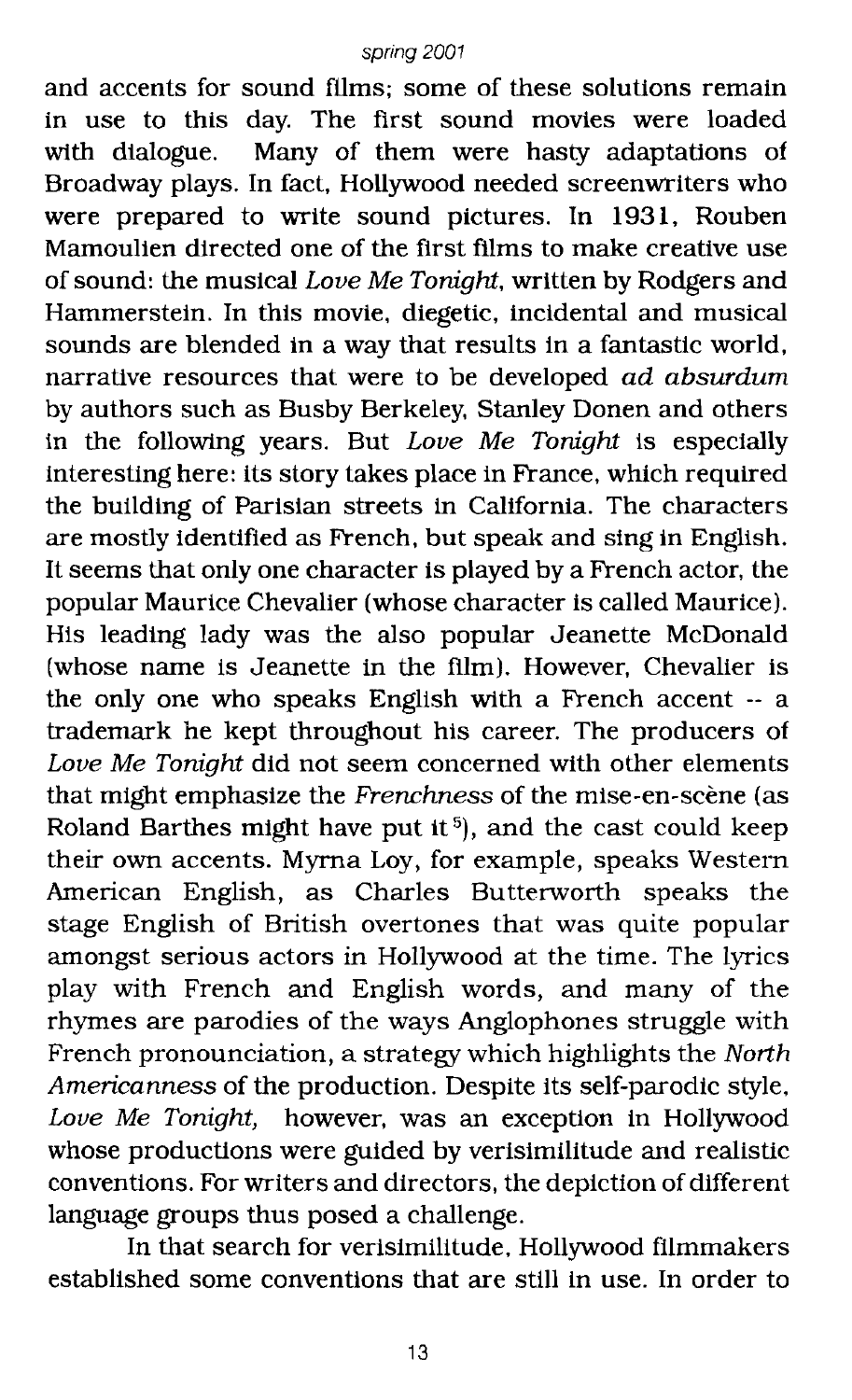avoid subtitling, the basic formula prescribed the characters to speak in English with a corresponding "foreign" accent. In this formula, poliglossia {national languages) is expressed through heteroglossia (accents). That allowed for the hiring of foreign actors and actresses who could play different nationalities, as long as a vague accent (usually of subaltern peoples) was kept. That was the case with Dolores del Rio. a Mexican actress who played a Brazilian lady in *Flying* Down to Rio.

A film that can reveal the political weight of this process is The North Star. This work was directed by Lewis Milestone and written by Lillian Hellman in 1943 as part of the war effort. The film was made before the Cold War had begun and tried to make the American public sympathetic towards the fate of Soviet citizens under Nazi occupation.The story takes place in a small Ukrainian village where all the characters don traditional Ukrainian peasant garments (the initial scenes show typical harvest festivities). behave as ideal Soviet citizens (collective farms, public education. equal opportunities, etc.), and speak current English with a generic North American accent. a device that makes an exotic environment sound familiar even if the public is aware that the characters would speak Ukrainian in real life. Such exoticism might even pass unnoticed by part of the public, especially when one takes into account that the cast was very popular at the time: Anne Baxter, Walter Huston and Farley Granger. among others. But when the German characters step'into the narrative, conventions take a different turn: the Nazis invade the country, bomb civilian targets, torture, kill and, of course, speak. Actor Erich von Stroheim, who plays a Nazi commander. speaks in English with an unmistakable German accent which signals foreignness to both contexts: that of the diegetic Ukrainian village and, at the same time. that of the North American public. His accent and behavior, therefore, make him the object of instant rejection.

This narrative device would become fairly usual in Hollywood films. The North Star features Ukrainian characters as if they were native Anglophones, which reveals the ideological core of that narrative strategy. For the average North American moviegoer, a "native" English accent (Le., U.S.) is a positive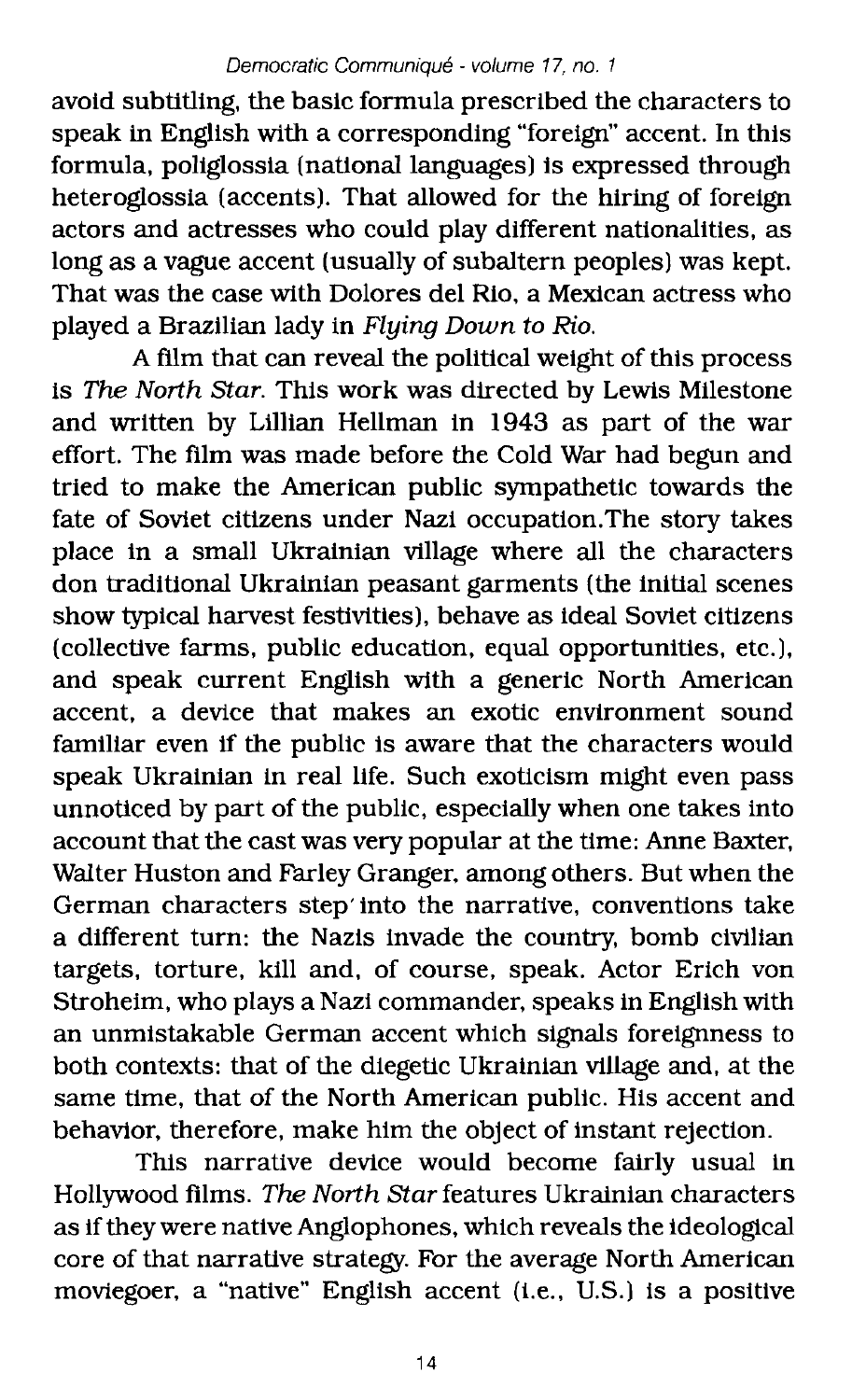attribute, whereas the exophone accent may convey lack of adaptation to the North American way of life and characterizes the Other. In the film industry, these conventions were not abandoned until recently. Not surprisingly, there has been a steady campaign against multicultural criticism in the 1980's and 1990's. <sup>6</sup> In the context of Anglophony such criticism aims at the recuperation of non-hegemonic speech modes, something unacceptable to the more conservative sectors of North American media and society. During the Reagan and Bush administrations, the United States saw an emphasis on the traditional "white" values of North American society.

Milestone's film was characterized by reviewers as Soviet propaganda after the war, since it had lost its purpose as an anti-Nazi pamphlet. I would rather see it as a vehicle for the propagation of Anglophony itself, which cinema has helped spread around the world during the 20th Century. Other films and television programs used the same device; that is, when foreign characters speak English with an accent among themselves it is understood that they are speaking a foreign language. That phenomenon is also magnified by the fact that the North American public is not used to reading subtitles. Thus, many non-Anglophone films are kept out of the North American exhibition circuit. That was made evident when the Australian film Mad Max was broadcast on U.S. television: it was dubbed in North American English in order to be understood. Since then, Australian and New Zealander productions aiming at the North American market prepare their casts to speak with a "lighter" accent, in an effort to keep both the local flavor and dialogues that can be "understood" by most Anglophone audiences.In BraZilian films accent variations abound, but foreign characters are seldom shown speaking foreign languages. One such example, The Sputnik Man (0 Homem do Sputnik), is a parody of Hollywood conventions, skillfully directed by Carlos Manga in 1958. In this film popular comedians Oscarito and Zeze Macedo play the couple whose chicken coop is hit by the Sputnik, the pioneer artificial satellite, a conquest of Soviet technology that was widely publicized at that time. As they try to sell the satellite to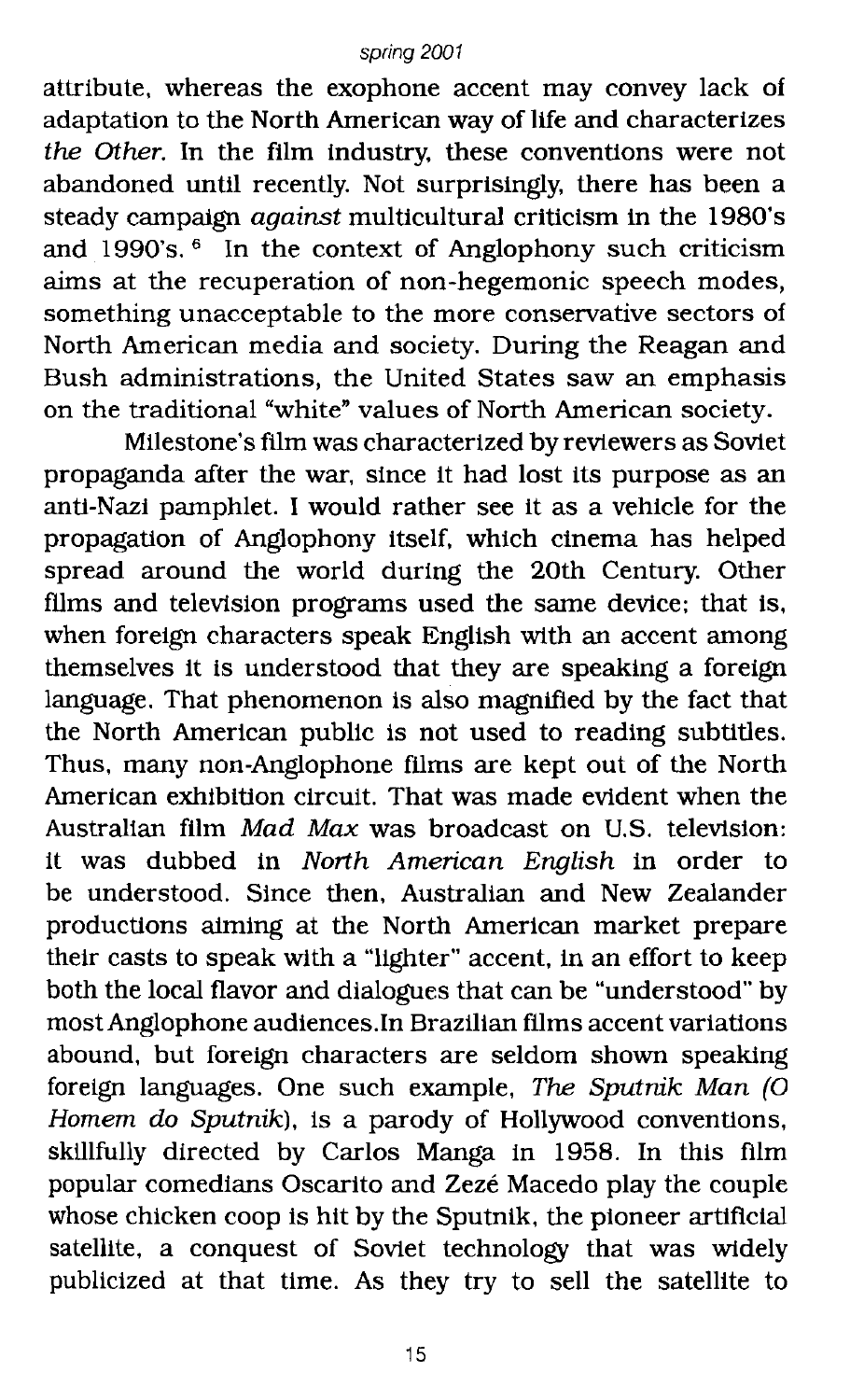the highest bidder, the couple goes to Rio de Janeiro and draws the attention of the press and international spies. Soviet, North American and French spies are shown in a parodic and stereotypical way. The Soviets are seen as arrogant and oppressive in a scene shot in high and low angles, with dim lights and a close-up of the communist symbol redesigned with a sickle and a *pick* instead of the hammer (in Brazilian slang, *picareta* or pick is a term that defines a swindler). Formally, the Soviet display austerity. seriousness and an inflexible party line, but in their intimate moments they are shown secretly enjoying champagne, Coca-cola and longing for "dark-skinned girls". The North American spies. on the other hand, chew gum and drink Coca-cola all the time. Their proverbial ignorance about Brazilian geography is revealed when one of the characters remembers that "Brazil is the capital of Buenos Aires." In addition. the North Americans believe that they will trade the Sputnik for "cigarettes. nylon stockings and other gadgets with the Indians." The French spies, in their turn, are seen doing their paper work in bed, and the dialogues are marked by double meaning and eroticism. Their secret weapon is "fa *femme"* and their target is the privilege of promoting "the *firrrst* fashion show on the *Mooon."*

The narrative of *The Sputnik Man* works in multiple directions: the parody of *the other* (in this case, the representatives of foreign powers), the parody of *our own* ideas of the other and what we suppose to be *their* ideas about us. Thus, in the tradition of the Carioca *chanchadas* (or musical comedies of the 1940's and 1950's), Manga mimicks the formula of Hollywood films for the depiction of "foreign" languages. Therefore, the characters speak *Portuguese* with accents, that is, what are supposed to be Russian, English and French accents. As an example, it is worth mentioning the famous scene in which the secretary cum spy Bébé (a parody of the popular star Brigitte Bardot), played with perfection by actress Norma Bengell, seduces the character played by Oscarito. In a musical number which serves as the pretext for a strip-tease, the spy exaggerates her French pronounciation of words in Portuguese, drawing laughs from Lusophone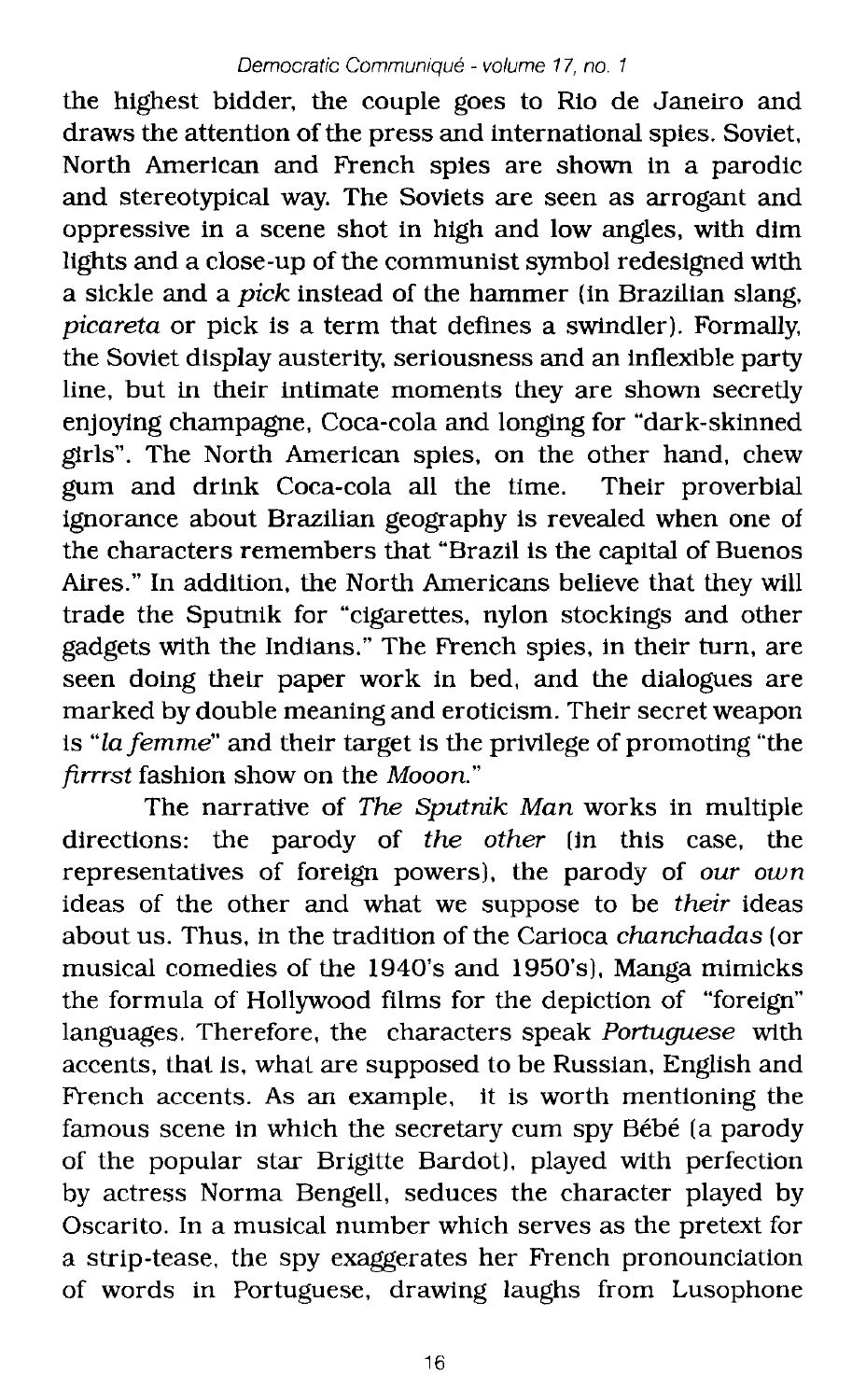audiences.

But even in a Lusophone cinema such as that of Brazil. the English language played a decisive role in both our filmmaking *and* our film viewing. My proposal, from here on, is to examine how the depiction of languages may have molded Brazilian spectatorship itself.

## **2. Seeing or reading cinema?**

The search for a national cinema and a national film language has been a concern of Brazilian critics and filmmakers since the beginining of the 20th century. As early as 1910, even though Brazilian production absolutely dominated the market at the time (the so-called Belle Epoque of Brazilian cinema), newspapers complained about the bad translation of the titles in foreign films. <sup>7</sup> However, after the First World War, when Hollywood accomplished its first conquest of foreign markets (including Brazil, of course), the quest for a national cinema became informed by an anti-imperialist discourse which included a defense of our linguistic uniqueness.

The Brazilian press of the time criticized the technical inadequacy of our films in comparison with the superiority of Hollywood products, <sup>8</sup> and there was a steady disappointment in the mushrooming of documentaries that portrayed an exotic and uncivilized Brazil. <sup>9</sup>

The shift from silent movies to talkies that began in 1929, caused a celebration that was registered in the press. In Brazil the debate over the introduction of sound pictures suggested new possibilities for a national cinema, because the potential of dubbing and subtitling was absolutely underestimated. After all, that was the opportunity for Brazilian cinema to conquer its own audience. given that the Brazilian public would not be able to understand the dialogues in the films. In January 1929 the Diario Nacional stated:

... The appearance of sound movies brings to each people the unavoidable need for the nationalization of film art. We too, will face the contingency of creating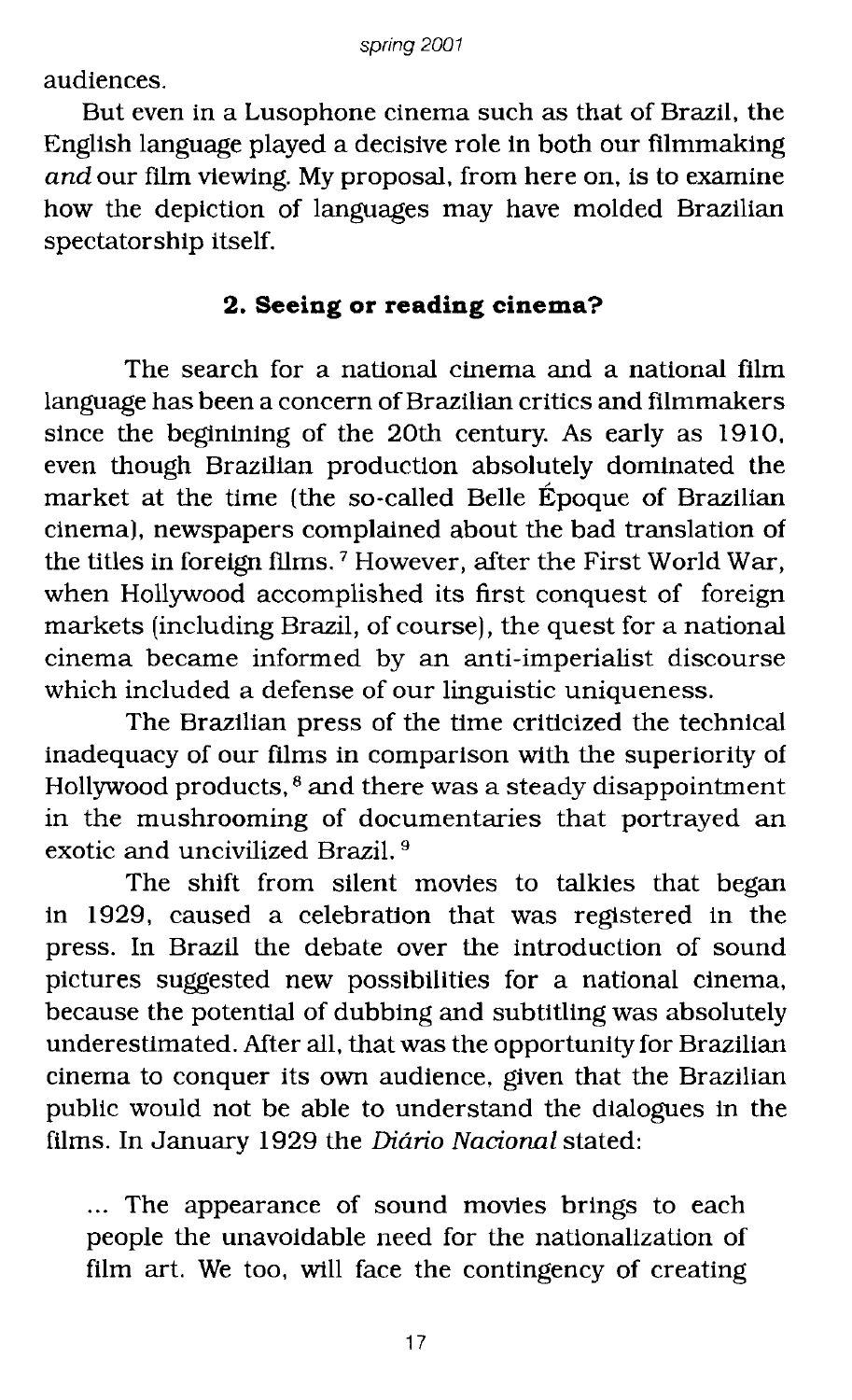our own cinema. The "Movietone" was, therefore. the Waterloo of North American cinematography. ... The commercial intuition of American cinema has failed, with the introduction of the "Movietone". Brazil will finally have its cinema. <sup>10</sup>

On the other hand, writer Afrânio Peixoto called attention, in 1929, to the danger of the "Americanization of the world and its sovereign nations," since the United States controlled the markets.  $11$  But his warning was not much noticed at first. In a process that resonates with the hopes for a "whitening" of the population, as a result of the massive immigration of European workers, <sup>12</sup> the struggle for a national language was the official policy of the Vargas administration  $(1930-1945)$ . <sup>13</sup> At that time intellectuals, artists and educators were summoned to build a national art, a national education, etc. The Brazilian Portuguese language (an agenda proposed by modernist artists) played a central role in that process. That is well examined in Benedict Anderson's work, which shows how the creation of national languages helped political movements for independence in colonial situations.

When sound films were introduced in Europe. some producers decided to invest in films made in different language versions. Brazilian filmmaker Alberto Cavalcanti worked in that project: he was responsible for the refilming of French films in Spain with a Spanish cast, using the same props and the work of the same technicians, since dubbing and subtitling were not considered technically feasible. In Brazil, that impossibility caused a temporary burst of nationalist euphoria.

But we already know how that story ended. Subtitling technology was qUickly developed and that made reading subtitles mandatory for understanding dialogue. Dialogue was a crucial element of the so-called Hollywood classic narratives. Even with the dissemination of badly edited and badly lit films, but stuffed with dialogue. the 1930's saw the establishment of Hollywood's hegemony in our market. The Brazilian audiences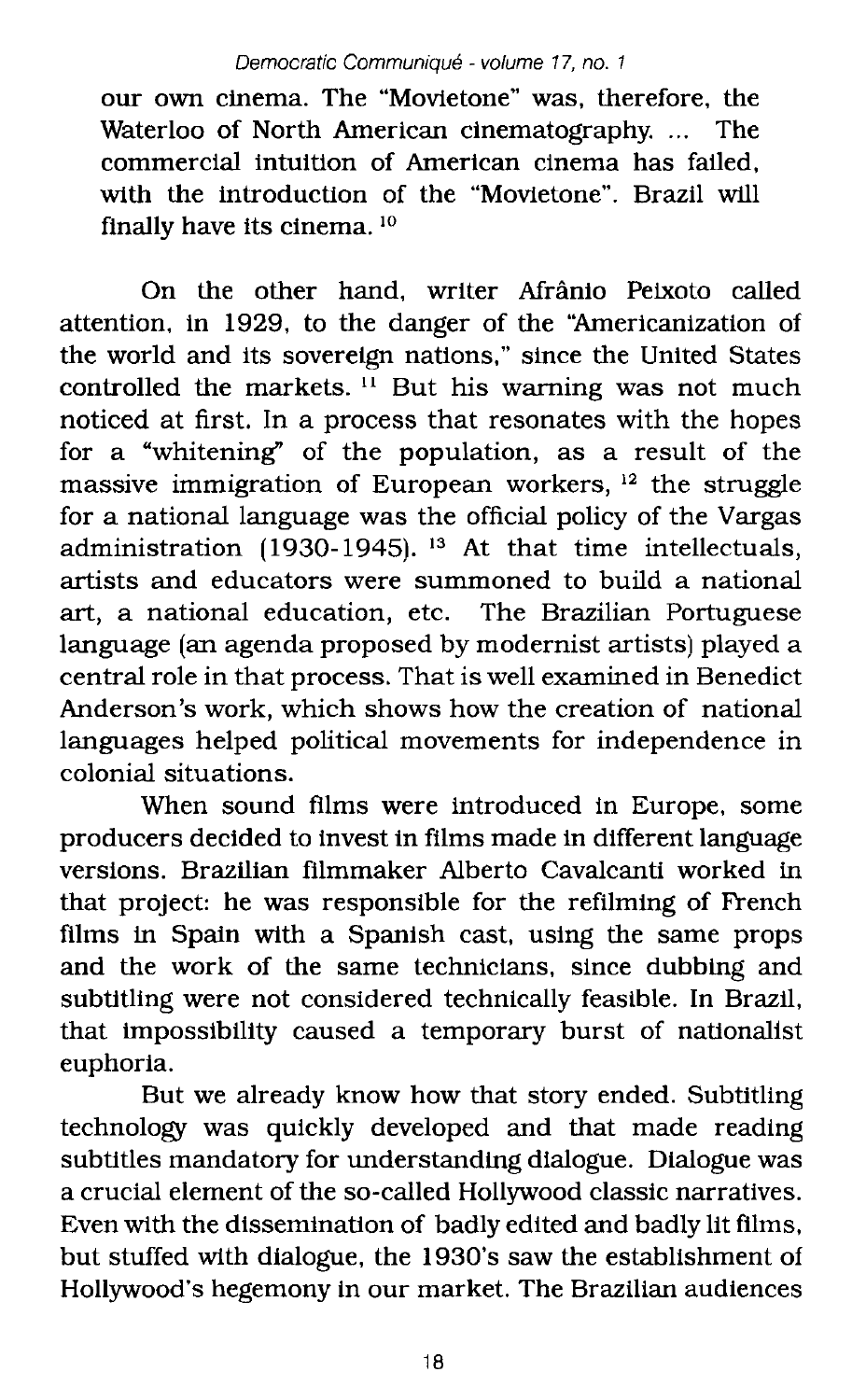went through a veritable process of re-education, one that marginalized most of the illiterate population. The reading of dialogues in the lower quarter of the frame defined the local mode of filmwatching: spectators *read* the text and later scrutinized the rest of the picture, that is, if they found enough time for such scrutinizing. <sup>14</sup> So subtitles redefined the narrative, since the transcription of dialogues could not be faithful to the spoken text. Such method, one that undergoes the problems of any translation, requires the selection of a dialogue fragment that will be shown with the shots that correspond to those lines. Subtitles also level poliglotic and heteroglotic differences, erasing tones, accents, ethnic and gender characteristics, etc. The reading of subtitles, in fact, redirects the attention of the audience and reassembles the filmic text, making spectatorship in Brazil a whole different event, say, from that in the United States.

Another phenomenon that came about from that re-education was the carelessness of theater owners with the maintenance of their sound systems. since the audience did not need to hear the dialogue. As a result. Brazilian films have traditionally suffered severe criticism of the quality of their sound, when the problem is. in fact. in the theater facilities. That was one of the reasons why so many Brazilian artists fought for the dubbing of films in the 1960's and 1970's as a means of assuring better projection conditions and keeping more jobs for dubbers and technicians.

But the establishment of SUbtitling did not restrict the expansion of Brazilian cinema. which kept the loyalty of the illiterate public that made up the majority of the population. The public found. on the screen. a direct identification with their lifestyle, their visual world and their speech. That speech. however, was not always "Brazilian." The Lusitan accent was common in the cast of Brazilian films until the mid 1960's due to the presence of Portuguese artists as well as the special status enjoyed by that accent in Brazilian stage productions during the first half of the 20th century. The Portuguese accent -- sometimes a slight overtone -- was a sign of serious acting. one that marked the affiliation with metropolitan roots. The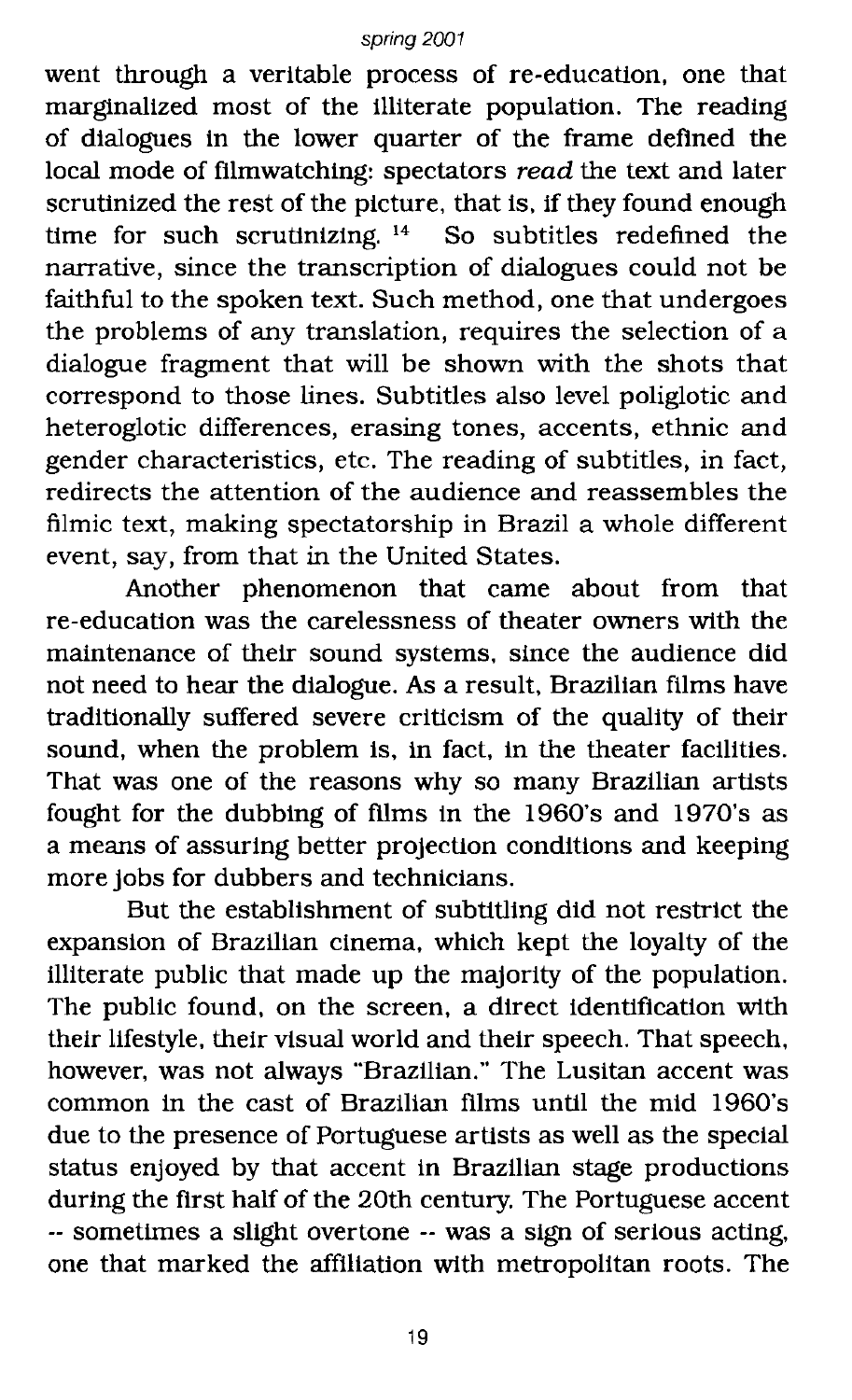phenomenon was analogous to that of the "British" English of Hollywood actors in the 1930's. The maintenance of a Portuguese pronounciation was typical even in popular music. Performers such as Carmen Miranda (herself a Portuguese citizen), Francisco Alves, the Batista Sisters and others cultivated a similar mode of speech. The Lusitan accent in many Brazilian films does not always identify the ethnic origin of a character, but reveals the ethnic origin of *the cast* and thus the ambiguities of the performance. A good example is the comedy *Chico Fumaça* (Victor Lima, 1955), in which a Portuguese actor plays the part of a Syrian-Lebanese vendor. We should not forget that Brazil was often toured by stage ensembles and stars from Portugal until the middle of the century. Names such as Carmen Santos (actress, director and producer), Chianca de Garcia, Jaime Costa and others left their mark in Brazilian cinema. That exchange, which was also fertile in literature, eventually faded into insignificance.

During the 1950's Brazilian television networks established the standard of dubbing for foreign shows. The subtitles presented reading problems (especially before the introduction of color) and, through the dubbing, television conquered the illiterate audiences that still resisted the reading of dialogue in films. The original language(s) of programs and films exhibited on TV would not be leveled by subtitling but instead reinterpreted by the talent of generations of translators and dubbing artists. And as television grew into the vehicle of the masses, film theaters were progressively emptier -- in fact, a world tendency. This fact, linked to the progressive cuts of government subsidies, led to the eventual end of film production in Brazil during the Collor administration (1990-1993). Nevertheless, cinema would be renewed in Brazil and many filmmakers visualized the expansion of the exhibition markets.

# *3. Carlota Joaquina* **and the Retomada**

When *Carlota Joaquina* was released in 1994 it became an instant box office hit, surprising even those who hailed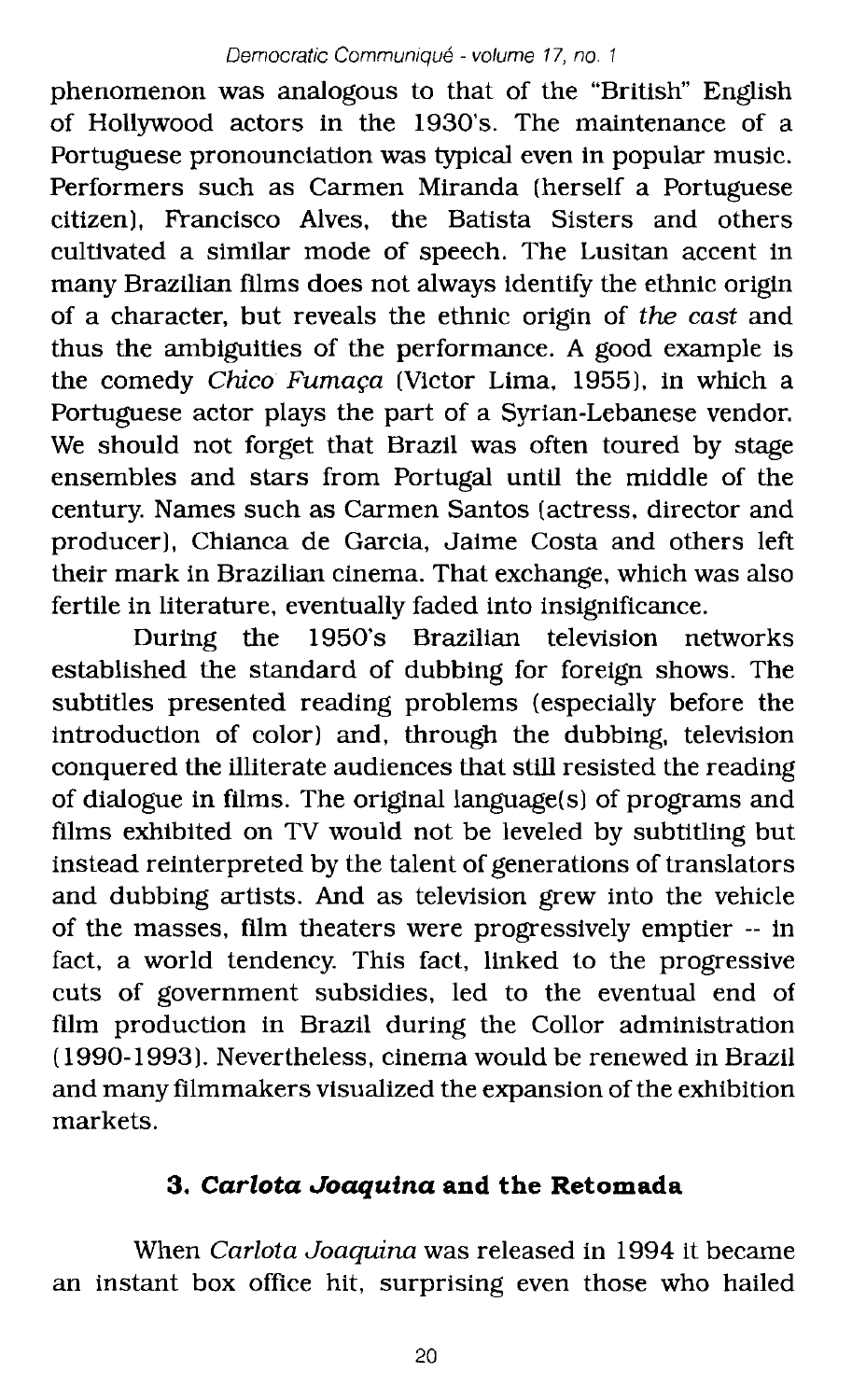the *retomada,* or comeback of Brazilian cinema. The fIlm is a satire of one of the best known periods of Brazilian history: that of the coming of the Portuguese Court to Brazil in 1808. The period deserved more than one film version, including *Independence or Death* (Carlos Coimbra, 1972), widely shown as "the official historical version" due to its realism. *Carlota Joaquina,* on the other hand, does not compete with historicrealist films. The film directed by Carla Camurati (and co-written by Melanie Dimantas) does not try to convince the audience with a mise-en-scène based on verisimilitude. On the contrary: the theatrical quality of the film is made evident by the use of backdrops, allegorized costumes and minimalist accessories. That apparent poverty of resources (it does not matter, here, if the scarcity of funds contributed to the film style) resulted in a particular work, one that disassembles historical myths through parodic and carnivalesque techniques. Besides, its release coincided with a moment in which the Brazilian population was especially suspicious of official discourses.

At the same time. *Carlota Joaquina* is not a conventional "Brazilian film". which is, in part, a result of its poliglossia. The film begins with a fading male voice that tells, in Spanish, a story of the creation of the world; we hear bagpipes In the background (Galician? Scottish?) and see images of the open sea as the credits roll. The language refers to the national origin of the main character, a Spanish princess. But all of a sudden the film is redirected towards another linguistic realm, in a move that surprises the audience who expects to watch a movie about the history of Brazil. On a cloudy cliff by the gray sea there appear two characters: a young Scotsman (who naturally dons a kilt!) and a young girl (apparently dressed for school). In order to dispell the girl'S bad mood, the young man decides to tell her the "story of a princess-girl." Thus. the Brazilian film that stands as the emblem of the *retomada* is narrated in voice-over, in British-sounding English! *Carlota Joaquina* features, in this sense, a narrative strategy that may have been instrumental in its dialogue with the Brazilian public. The film takes the audience through an unexpected voyage, one that departs from *cinema* (seen here as the hegemonic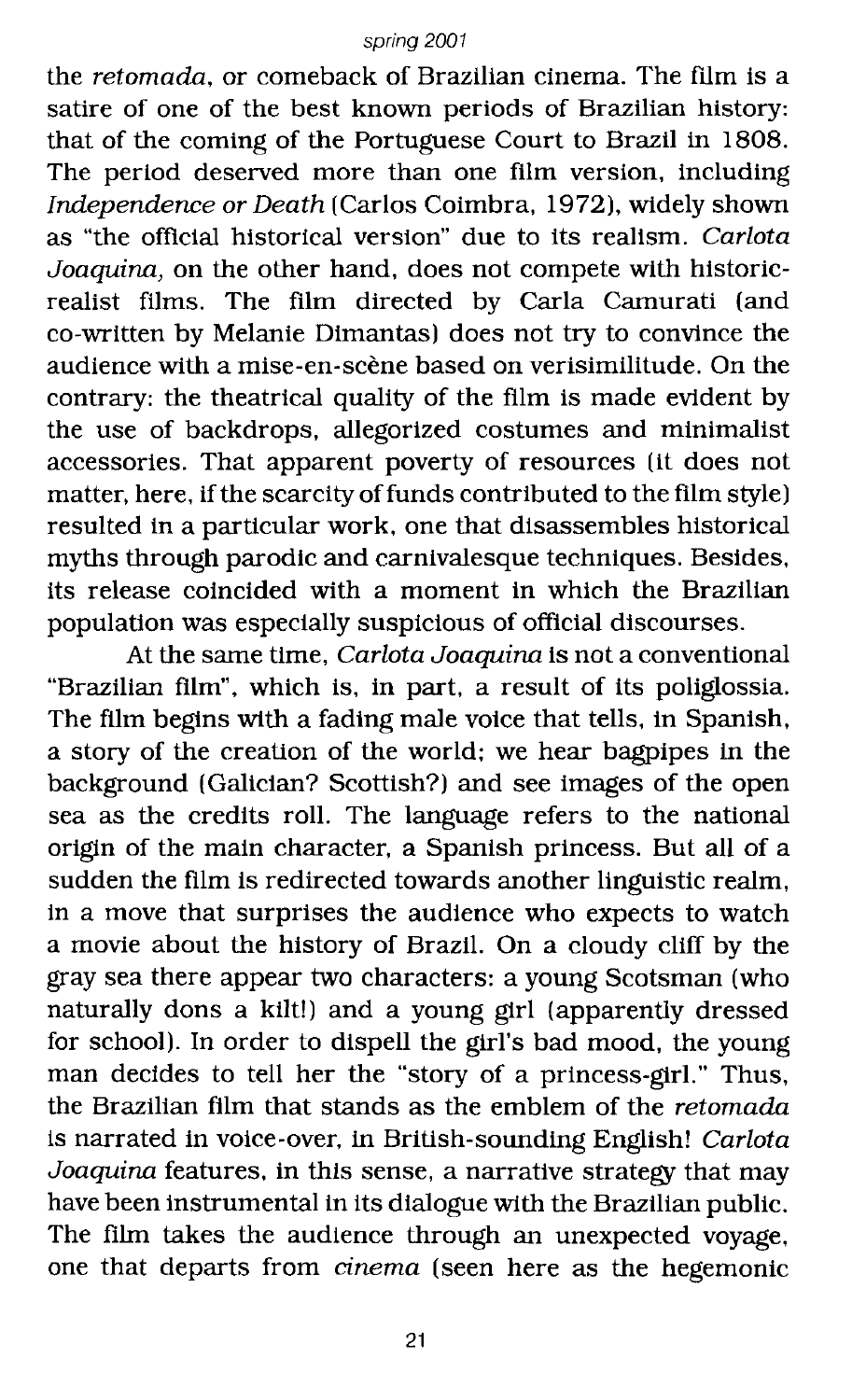cinema, that is, *foreign* cinema) towards *Brazilian cinema,* on a path that juxtaposes Anglophone sounds and *corresponding subtitles,* adjusting the narrative to the standard conditions of Brazilian spectatorship. Little by little, the Portuguese language- -and its various accents--takes over the flux of the narrative. In analogous fashion, the diegesis departs from an Anglophone geography towards another one, of Lusophone predominance. It should be useful, now, to map the poliglossia in *Carlota Joaquina.*

After we hear Spanish and English, we hear Italian and Portuguese. These two languages mark two moments of the princess's biography: her mother was Italian and her husband is the heir to the Portuguese crown. But such apparently poliglotic harmony, one that should atest to the normalcy of film viewing (according to the formula *English voice with subtitles)* and to the verisimilitude of a historical narrative (Spanish princess, Italian mother and Portuguese husband) is absolutely disturbed by the heteroglotic panel of various accents. Carlota's father is played by the Spanish actor Enrique Hurrutia, whose Castillian, severe accent enhances the voice of the powerful king and contrasts with the accent of the little princess, who is played by Brazilian actress Ludmila Dayer. She also plays the Scottish girl with her voice dubbed in English. Most of the other characters who speak Italian, Spanish or Portuguese are played by a Brazilian cast. When the Portuguese Royal House flees from Napoleon and transfers the court to Brazil, the accents multiply as they get in touch with Indian, African and "BraZilian" characters. The adult princess--a brilliant performance of Brazilian actress Marieta Severo--speaks, throughout the narrative, Spanish with Brazilian accent or Portuguese with Spanish accent. This variety of speech modes emphasizes the theatrical style of the film. *Carlota Joaquina's* concept also includes painted landscapes, drownings in fishbowls that stand for the ocean and extreme close-ups that serve as synecdoches.

In this sense, *Carlota Joaquina's* narrative is permeated by foreign languages spoken by Brazilian voices that allow for the emergence of a *subtextual Brazilian Lusophony* that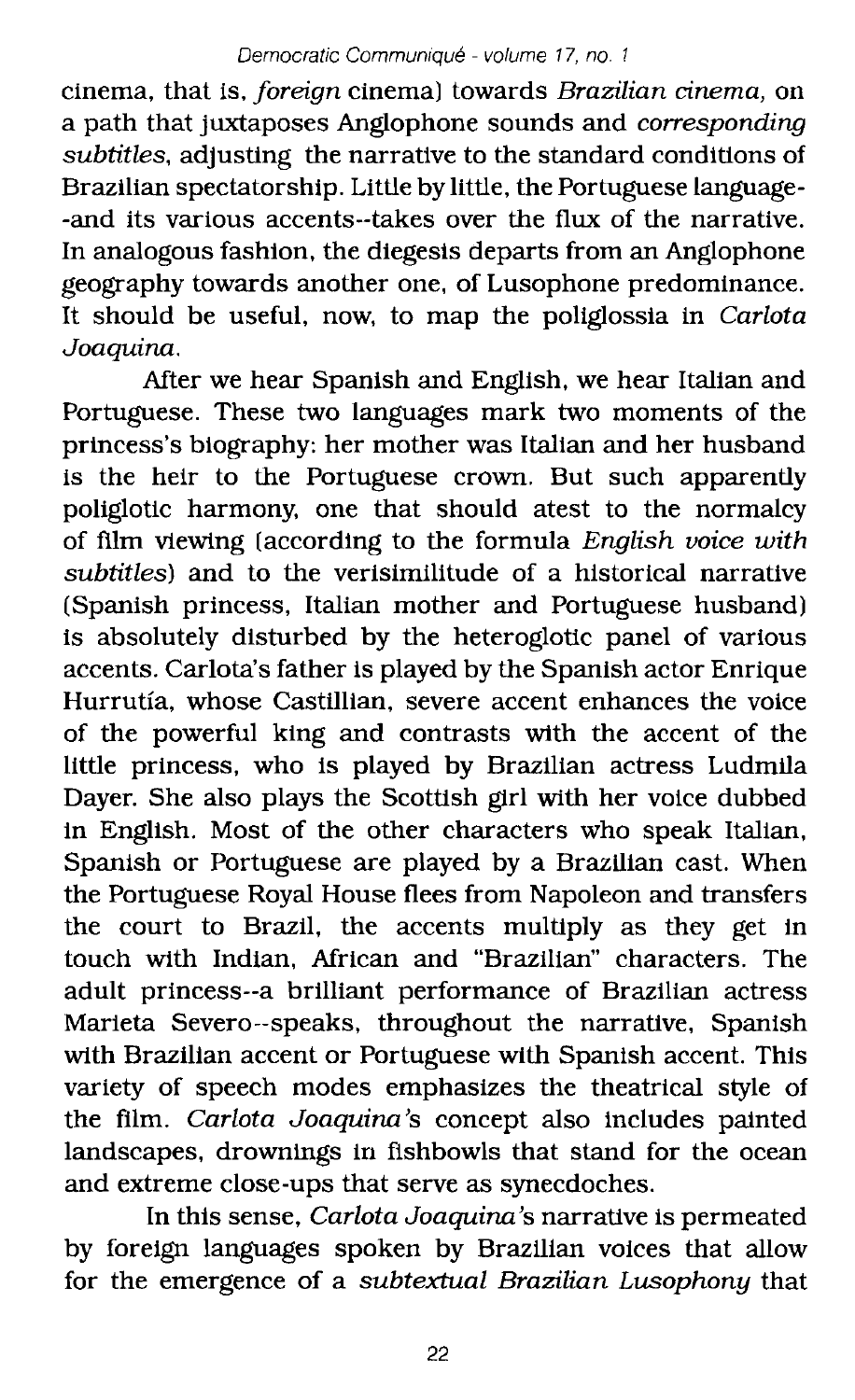becomes the dominant linguistic presence. The languages of colonizers and colonized get mixed up. And since there is no language *without* an accent, it is worth mentioning the efficient performance of the *Scottish* narrator, played by Carioca actor Brent Hieatt, whose family is of English origin. <sup>15</sup> His education was that of many South Americans of British origin, whose Anglophone accent is known, in England, as *South Atlantic:* a tone that denotes the emigrated.

*Carlota Joaquina* is thus very far from the films whose stars carefully cultivate accents (which is the case with the versatile Meryl Streep and some members of the TV Globo telenovela casts), in service to the ultimate goal of verisimilitude. The film is also far from other poliglotic experiments in recent Brazilian films. The effort towards the penetration of international markets led many Brazilian filmmakers to try various strategies such as English-speaking films with an international cast (such as *A Grande Arte,* by Walter Salles); or with an Anglophone Brazilian cast *(The Monk and the Hangman's Daughter,* by VaIter Lima Jr.); or at least with plots that require Lusophone *and* Anglophone characters *(Jenipapo,* by Monique Gardenberg; *Como Nascem* os *Anjos,* by Murilo Salles; *Bossa Nova,* by Bruno Barreto). The results vary but, according to Bakhtin's idea, none of them display the *living language* of *Carlota Joaquina,* a language made up by several other languages which contaminate each other, become transformed and are multiplied.

**\*\*\***

**Jose Gatti CP10030 88062-970 Florianopolis SC Brasil gatti@matrix.com.br**